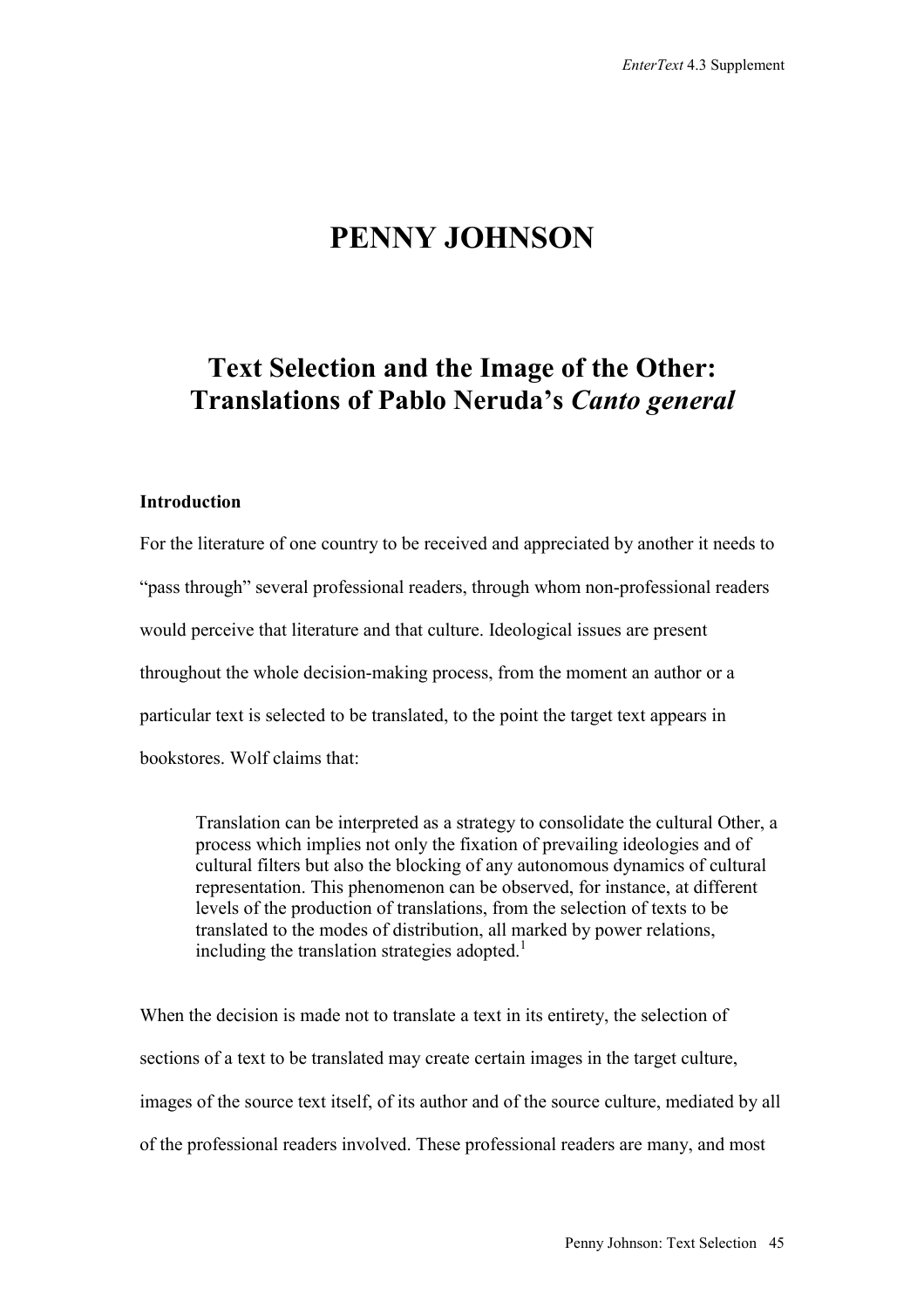of the time the decisions for these selections are beyond the translator's scope. Thus, apart from the translators, we have publishers, editors, anthologists, foreign authors and their agents, and institutions such as cultural agencies which may give subsidies for translation projects. For example, in 1965 the Rockefeller Foundation together with certain university presses in the USA started a project for funding the translation of books from Latin America.<sup>2</sup> As Lefevere points out:

In the past, as in the present, rewriters created images of a writer, a work, a period, a genre, sometimes even a whole literature.… Yet the creation of these images and the impact they made has not often been studied in the past, and is still not an object of detailed study. This is the more strange since the power wielded by these images, and therefore their makers, is enormous.<sup>3</sup>

#### **Theoretical Framework**

Using a postcolonial and cultural perspective within translation studies, this chapter will focus on the selections made of sections of a foreign text as a way of creating images of the Other. We have chosen as a case study the translations into English of the book of poems *Canto general* (1950) by the Communist Chilean poet Pablo Neruda (1904-1973), published both in the UK and the US. *Canto general* was first published in Spanish in Mexico in 1950 but was not translated into English in its entirety until 1991, when the University of California Press published a version by Jack Schmitt.

In this study, the concept of the Other is based on the use of the term made by postcolonial scholars<sup>4</sup> influenced by the idea of "orientalism" as seen by Edward Said.<sup>5</sup> He believes that Western imperialist cultures (amongst which, after the Second World War, we could include the US), base their images of the East on their own constructs, which they project onto Eastern cultures. The Latin American scholar, Frederik B. Pike, <sup>6</sup> establishes a parallel between this concept of orientalism and the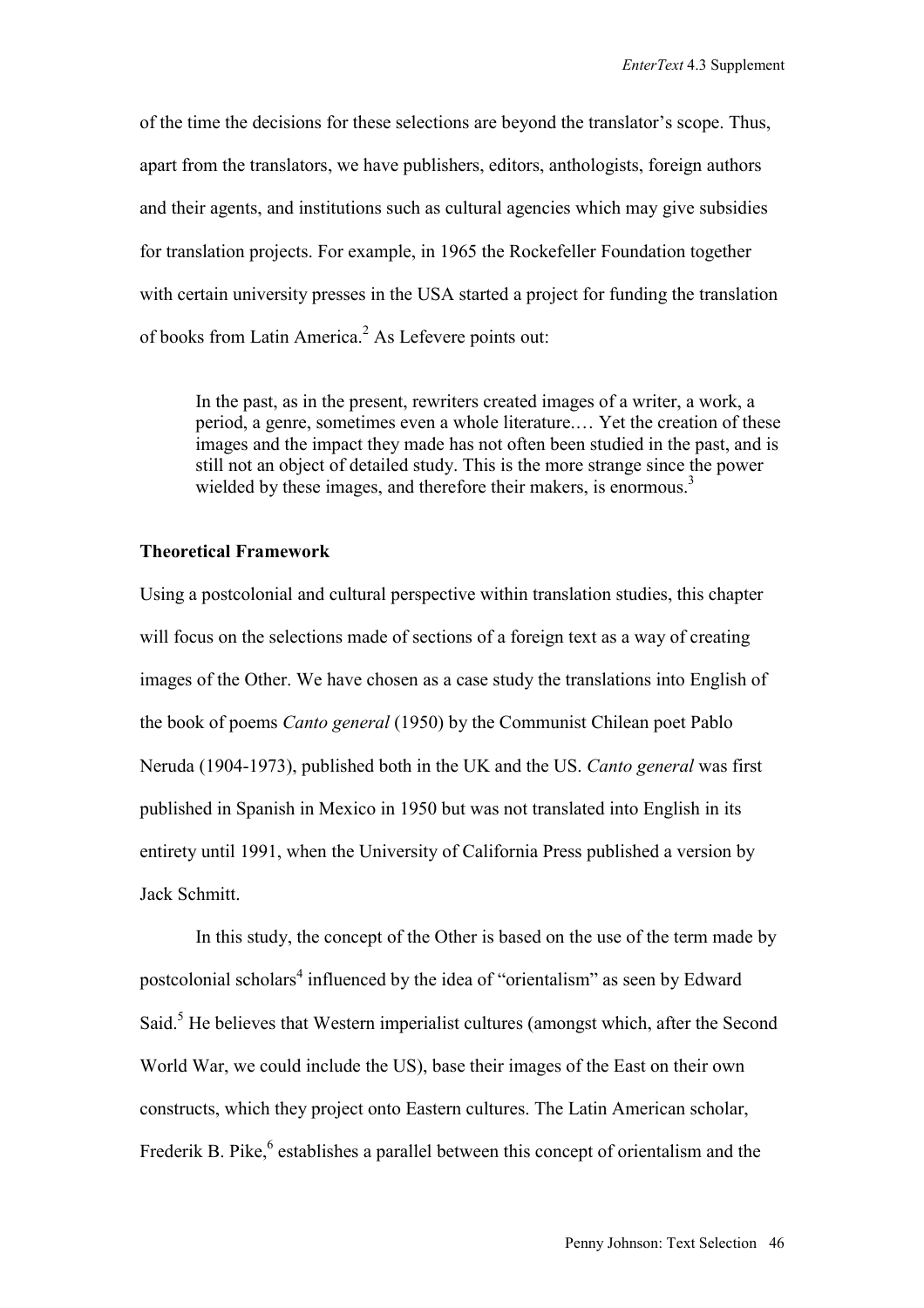representation or image projection of Latin America by the US (moving the West/East axis to a North/South one). This concept could be applied to all representations of non-Western cultures, and, thus, in our case, the Other will be Chile, the source culture.

Part of the basis of and justification for this image-construction is a teleological concept of history, according to which, history is a process of evolution from a primitive origin to an end or "telos" where usually European or Western civilisation is placed. Therefore, all non-Western cultures are located within the "past" of the West and considered to be "proto-European,"<sup>7</sup> in need of improvement,  $8$ which provides a justification for colonial (or neo-colonial) domination.<sup>9</sup> As Pike points out "[p]erpetuation of myths and stereotypes about the Other demands that the Other remains essentially unchanged."10 Thus, the placing of the Other within a primitive past is accompanied by a "dehistoricising move,"<sup>11</sup> which produces an image of the other as "fixed," "stable" and "static,"<sup>12</sup> in other words, "objects without history."<sup>13</sup>

Postcolonial scholars also believe that the Western attitude towards the non-Western is ambivalent and often swings from repulsion to attraction.<sup>14</sup> Therefore, sometimes the same image such as, for example, an image of a culture as childlike and primitive could be seen as derogatory or negative, or as a positive romantic image of unfragmented innocence.15 According to Carbonell, both attitudes spring from "the projection of the (idealized) self onto the Other."16 This takes us to another idea in the postcolonial theoretical framework, namely that "our image of the 'other' is formed over and against our image of 'self' and viceversa."<sup>17</sup> Thus identity or self-identity is constructed "through a process of alterity,"18 whereby the Other is necessarily distant, different and the opposite to us.<sup>19</sup>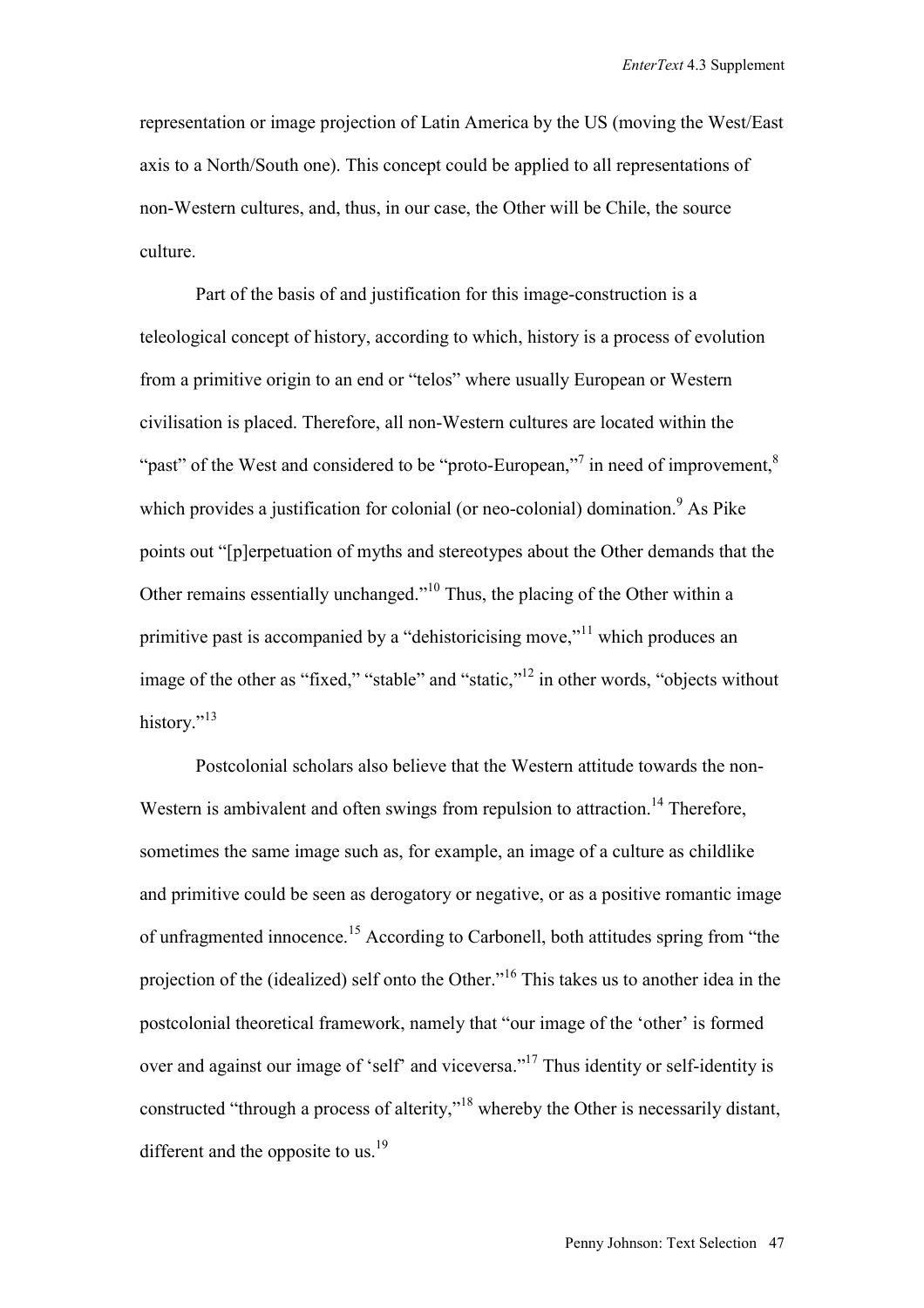Within this framework, we will analyse the published translations of Neruda's *Canto general* into English by looking at the selections of the poems made at the "macro-level" of the text, that is to say, the whole book, rather than at the translation techniques used at the "micro-level," where we would study the individual poem. First we will give some background information on the source text, then look at what has been translated and what has been left out from the *Canto general* and, finally, we will try to identify the images that may emerge from text selection and explore whether the professional readers involved were influenced by ideological<sup>20</sup> factors and, if so, to what extent.

With regard to Neruda, in the substantial body of criticism on this author, little has been written about his work in English translation. What there is, is usually prescriptive, without operationalised concepts or categories, under-theorised, focusing on fault-finding instead of the strategies used by the translators, and often the texts are reviewed as if they had been originally written in English. Regarding translation studies, although there has been some research into the construction of images of the Other, particularly from a postcolonial perspective, $2<sup>1</sup>$  more needs to be done, especially concerning translations from Latin America to Western cultures. Furthermore, this research could be aided by using methods such as the analysis of the selection of texts to be translated, not only from a particular literature or by a particular author, but also with regard to selections from a single text.

#### **Background**

*Canto general* was first published in Spanish in Mexico in 1950, and in a clandestine edition in Chile where the book was banned which, according to some critics, added to its popularity. At that time the US was going through the years of the Cold War,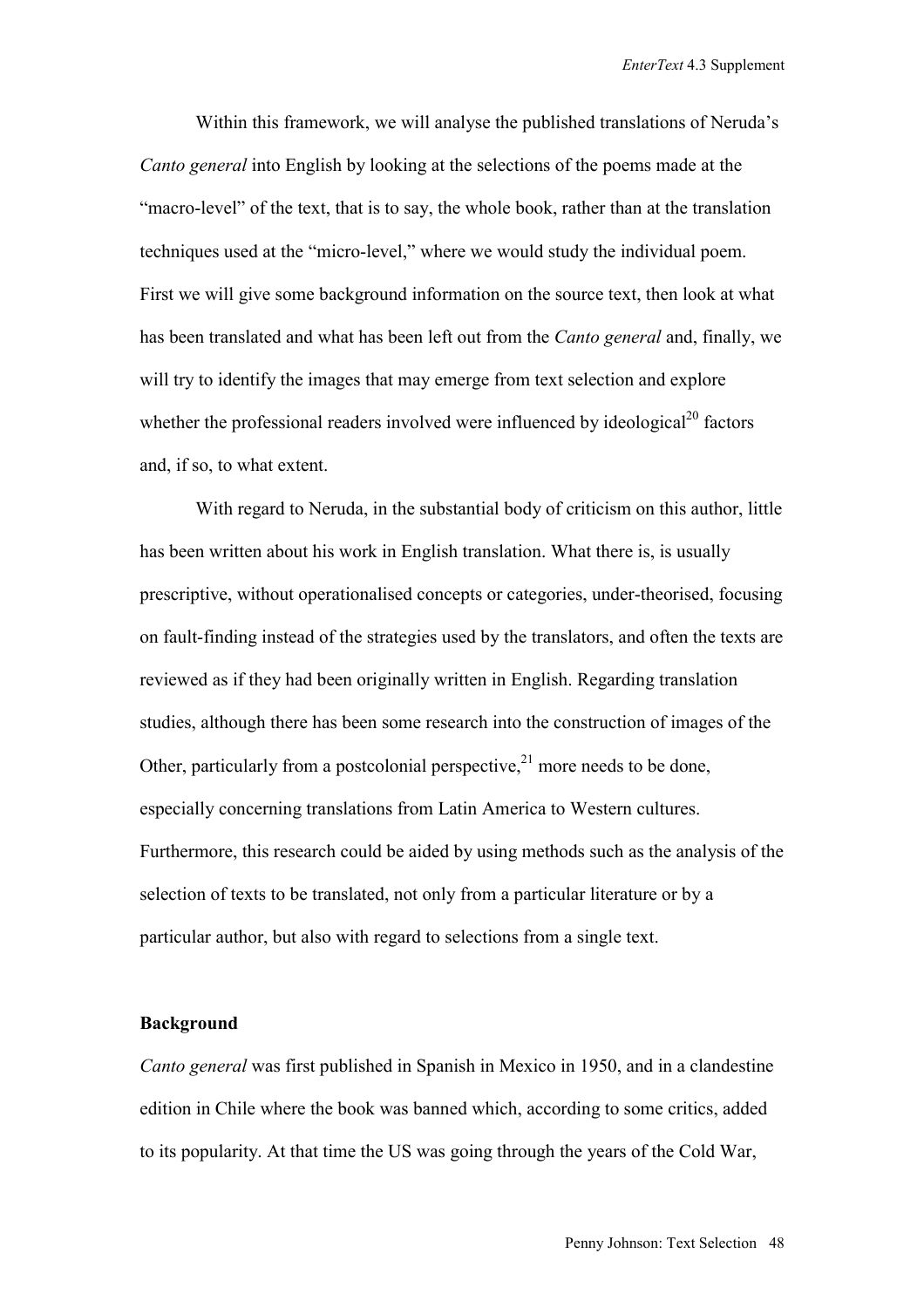McCarthyism, the House Committee of UnAmerican activities and the so-called Communist witch-hunts. Neruda had already published nine books of poems (the first one when he was nineteen) but, according to the critics, *Canto general* marks a change in his poetics, from a surrealist, modernist, hermetic and erotic poet into a socially committed one. He started to compose the book in 1938, after his experiences in the Spanish Civil War, and completed it in hiding while he was being persecuted by the Chilean government for being a member of the Communist Party and for having spoken out against the government. *Canto general* has been described as an encyclopaedic history of the American continent from pre-Colombian times until 1950. The book is arranged in fifteen sections:

- *I. La lámpara en la tierra.* (The lamp on earth<sup>22</sup>) A cosmogony with many descriptive passages of the American continent from the beginning of time to the arrival of the Spanish conquistadors.
- *II. Alturas de Macchu Picchu.* (Heights of Macchu Picchu) A description of the pilgrimage of the poetic persona to the top of the Inca city of Macchu Picchu in Peru, where he finds the roots of his pre-Colombian identity and his true vocation as a spokesman for the people.
- *III. Los conquistadores.* (The conquistadors) A description of the Spanish Conquest.
- *IV. Los libertadores.* (The liberators) About those who fought for the freedom of the American people, from the early heroes of the American resistance to the twentieth-century revolutionary heroes.
- *V. La arena traicionada.* (The betrayed sand) About modern villains and tyrants including multinational companies.
- *VI. América, no invoco tu nombre en vano.* (America, I do not invoke your name in vain) A description of the American continent and Neruda's commitment to it.
- *VII. Canto general de Chile.* (General song of Chile) Another cosmogony describing Chile's flora and fauna.
- *VIII. La tierra se llama Juan.* (The earth is called Juan) The narrator lets several working men and women speak for themselves to tell their stories of pain and suffering.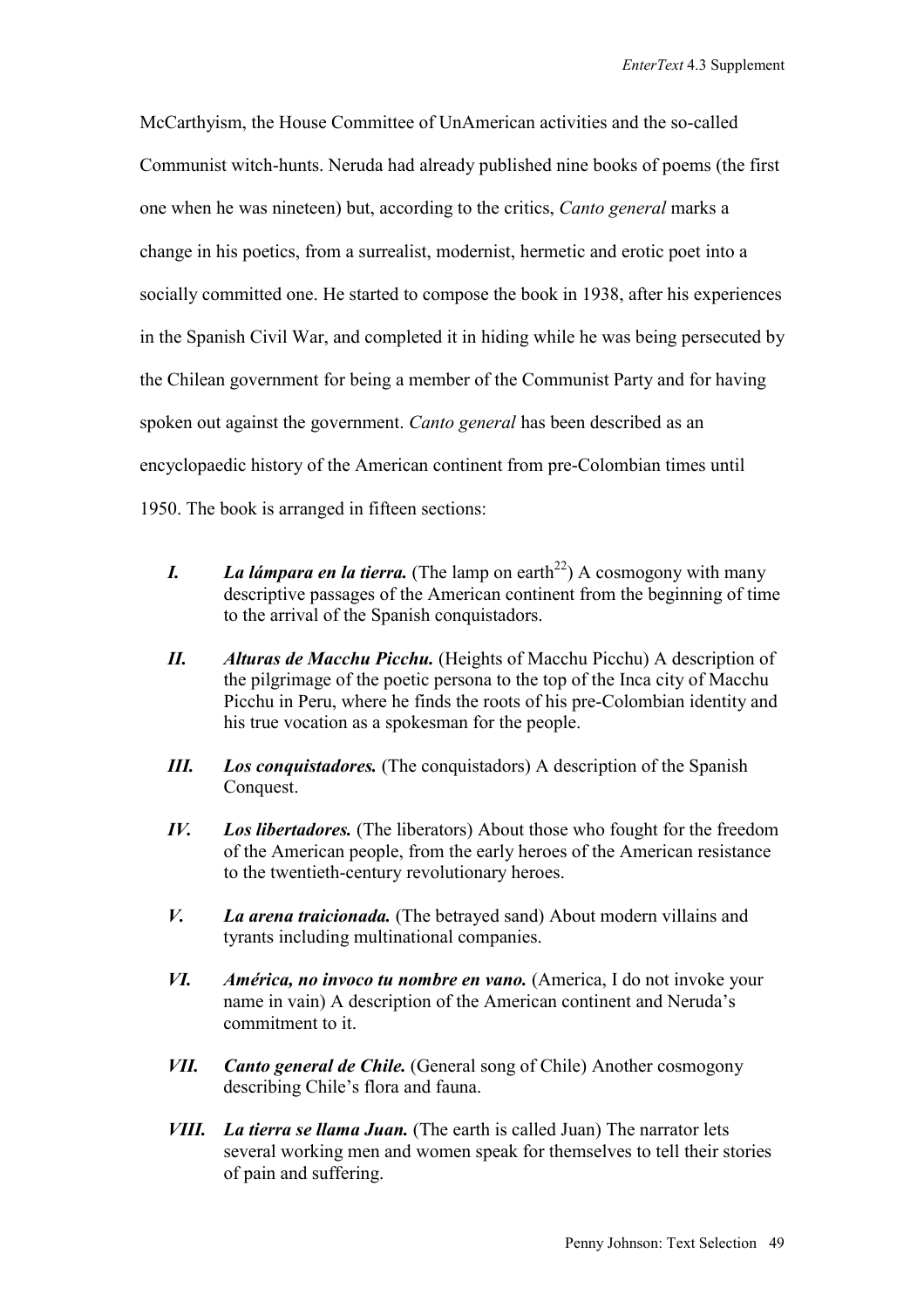- *IX. Que despierte el leñador.* (Let the rail-splitter awake) The rail-splitter or woodcutter is Abraham Lincoln and the poem is an appeal for peace between East and West and a warning to the USA against its expansionistic or imperialistic foreign policies.
- *X. El fugitivo.* (The fugitive) An autobiographical account of Neruda's time in persecution.
- *XI. Las flores de Punitaqui.* (The flowers of Punitaqui) Descriptive and social poems about Chile.
- *XII. Los ríos del canto.* (The rivers of the song) Letters and elegies to poet friends of Neruda.
- *XIII. Coral del Año Nuevo para la patria en tinieblas.* (New Year's Choral for the country in darkness) A description of Chile's social situation at the end of 1949.
- *XIV. El gran océano.* (The great ocean) This third cosmogony describes the Pacific Ocean with its marine life.
- *XV. Yo soy.* (I am) A poetic autobiography of the author.

The book marks a change in Neruda's career and, consequently, two types of poetics coexist. We have a mixture of descriptive and lyrical poems (particularly in Section I, *La lámpara en la tierra*, and Section XIV, *El gran océano*) and of overtly political poems, relevant only to Chile (as for example in Section XI, *Las flores de Punitaqui* and Section XIII, *Coral del Año Nuevo para la patria en tinieblas*) and others which are overtly anti-US (particularly in Section IX, *Que despierte el leñador* and parts of Section V, *La arena traicionada*). The two modes result in the creation of totally different images, relating to social and political commitment on the one hand, and, on the other, to an exotic, mysterious and primordial culture with poems about Macchu Picchu and the Easter Islands. Both images were probably appealing to the so-called counterculture movement that took place in the US and Europe during the twentieth century and was particularly strong during the 1930s and 1960s in the  $US^{23}$ and during the 1960s in the UK. This counterculture was formed by individuals who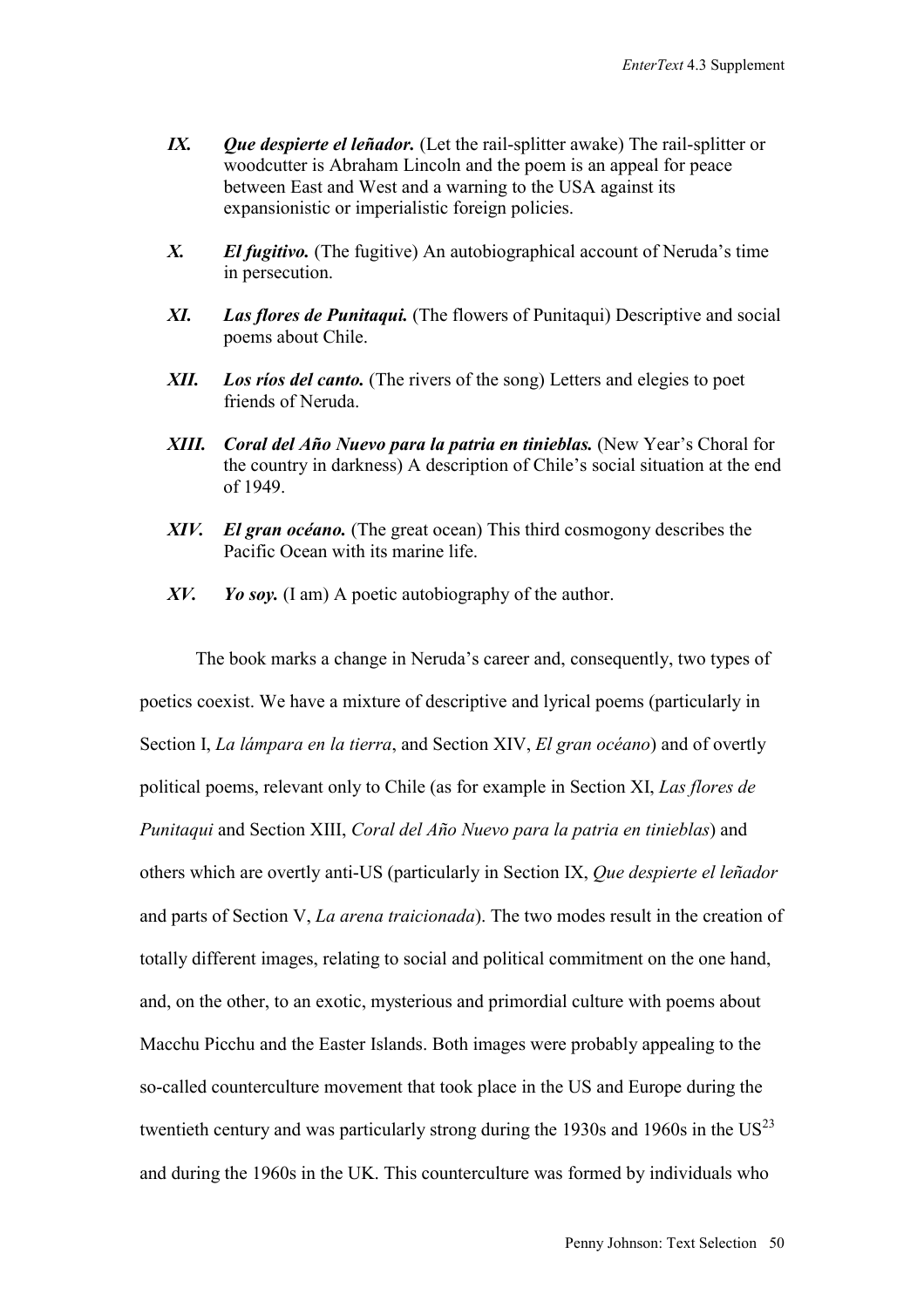disagreed with the dominant ideology. However, they did not constitute a uniform group, rather there was a whole spectrum of several alternative ideologies. Thus, for example, at one end there were people sharing an ideology of mysticism and occultism with a longing for the exotic and more primordial cultures whilst, at the other, there were more politically active counterculturalists who sympathised with or even became affiliated to Marxist or Communist parties. Within those two extremes there were the anti-war campaigners during the Vietnam War and also the back-tonature movement, who praised the communalism of ancient tribes.

To the best of our knowledge, with two notable exceptions (to follow), Neruda was not translated into English during the 1950s. According to Felstiner he had become "a renowned poet nearly everywhere except the United States" but "around 1950, he was identified as a Communist and therefore alien to most of the North American public."<sup>24</sup> Hatim claims that "[a]spects of a source text poetics or ideology can and often do condemn works to oblivion or their rejection."25 Similarly, Simms claims that a text could be rejected because of its content and/or because of being written by a "proscribed author."<sup>26</sup> Both of these statements could be applied to Neruda's *Canto general*.

However, the opposite could also be the case: aspects of a source text poetics, ideological content and/or the fact of being written by a proscribed author could lead to a text's acceptance, in our case by the counterculture. Lefevere claims that translation "offers a cover for the translator to go against the dominant constraints of his or her time,"<sup>27</sup> since s/he is doing it in the name of a particular source text author with a particular reputation. In other words, translation may function as a cover for not complying with the dominant ideology and/or poetics of the target culture at the time of publication. This could explain why one of the two exceptions to Neruda's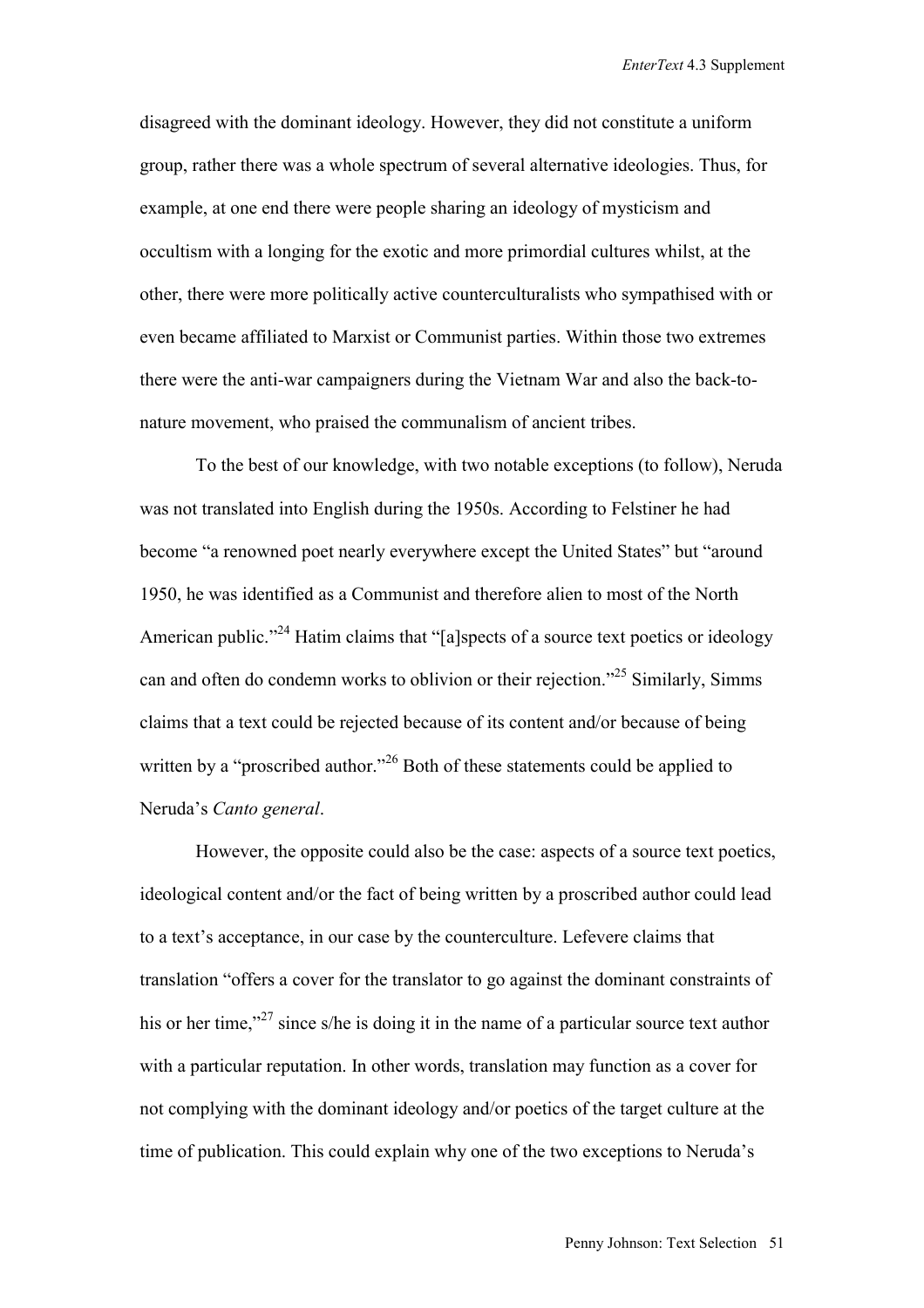marginalisation in the Anglophone world during the 1950s is the pamphlet *Let the Rail Splitter Awake and Other Poems*, published by the Marxist press, Masses and Mainstream, in 1950 and translated by Waldeen. In this book we have a version of Section II from *Canto general*, *Alturas de Macchu Picchu*, together with more explicitly political sections such as a version of Section IX, *Que despierte el leñador*, which is overtly anti-US, a version of Section X, *El fugitivo*, and a selection from Section V, *La Arena Traicionada*. The book was reprinted in 1951 and 1952 in the US and also published in the UK by Collect in 1950. Looking at the political climate of both target cultures and of the US in particular during these three years, 1950-1953, at the height of the Cold War, we must admit that the printing and reprinting of this pamphlet was an admirable feat. The pamphlet was accepted by a particular publishing house which did not comply with the dominant conservative and anticommunist ideology of the time and may have used the text to raise the readership's consciousness. The other exception to Neruda's marginalisation during the 1950s, is Whit Burnett's inclusion of Angel Flores' English version of Section II from *Canto general*, *Alturas de Macchu Picchu*, in the collection *The World's Best* published in 1950, which will be further discussed below.

During the sixties the anti-communist isolationist attitude in the US no longer held absolute sway. With the increased participation of the US in the Vietnam War during the mid-sixties, those poets who opposed it needed a model of a socially committed verse to protest against the war.28 During the seventies three important events took place: Neruda was given the Nobel Prize in 1971, General Augusto Pinochet led a military coup in Chile in September 1973 and Neruda died shortly after. Therefore, by this time, the political, ideological and literary climates in both target cultures were right for the reception of Neruda, who "emerged as the best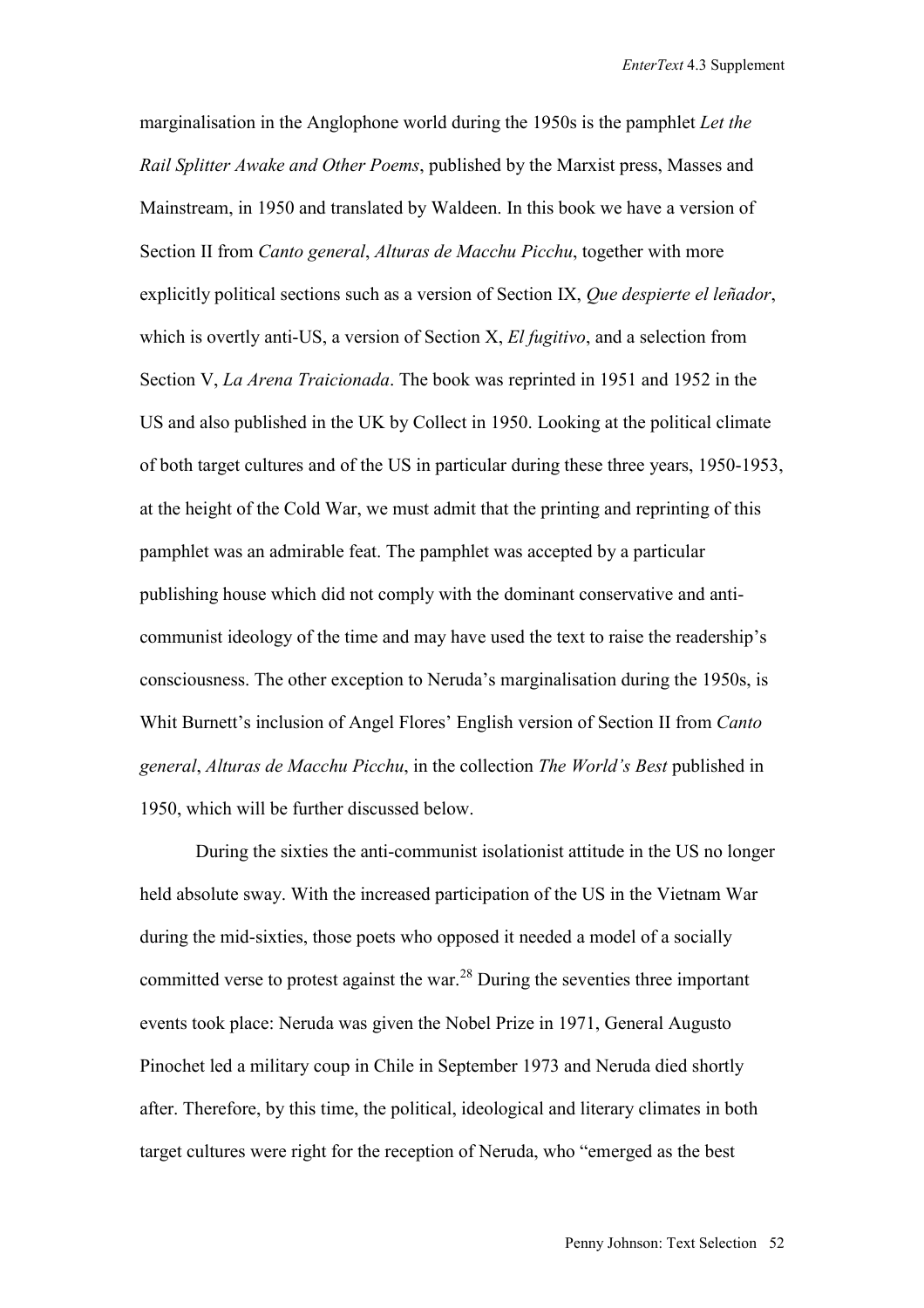known Spanish American poet in the United States, the poet most widely translated from Spanish to English verse."29 Thus, for example, four books with selections of poems from *Canto general* were published during the 1960s and six during the 1970s. From the 1980s onwards, there was a slight decrease in interest.

#### **The Target Texts**

With regard more specifically to *Canto general*, selections of the book came out in Spanish throughout the 1940s and in English translation since 1942, but it was not translated into English in its entirety until 1991. Lefevere<sup>30</sup> believes that although a work of literature might be marginalised because of not complying to the dominant ideology and/or poetics of the target culture at the time of publication, it is often adapted to conform.<sup>31</sup> which in our case could be interpreted as adaptation by "mutilation," or even "cannibalisation." This appears to apply to *Canto general*. As de Costa says:

Neruda's epic, partly because of its extraordinary length, but mostly because of its controversial content, was soon cannibalised by diverse literary establishments for no less diverse and conflicting purposes. And so it is that most non-specialist readers of Neruda today know *Canto General* only partially, through "representative" selections.<sup>32</sup>

This brings us to the main objective of this chapter, namely to identify the images created by the "representative" selections made of the text and published in the US and the UK. Looking at several selections may help us discover the perceptions of the Other that the anthologists may have had at the times of publication. For the sake of brevity I will only focus on the selection and publication of whole sections and not of individual poems.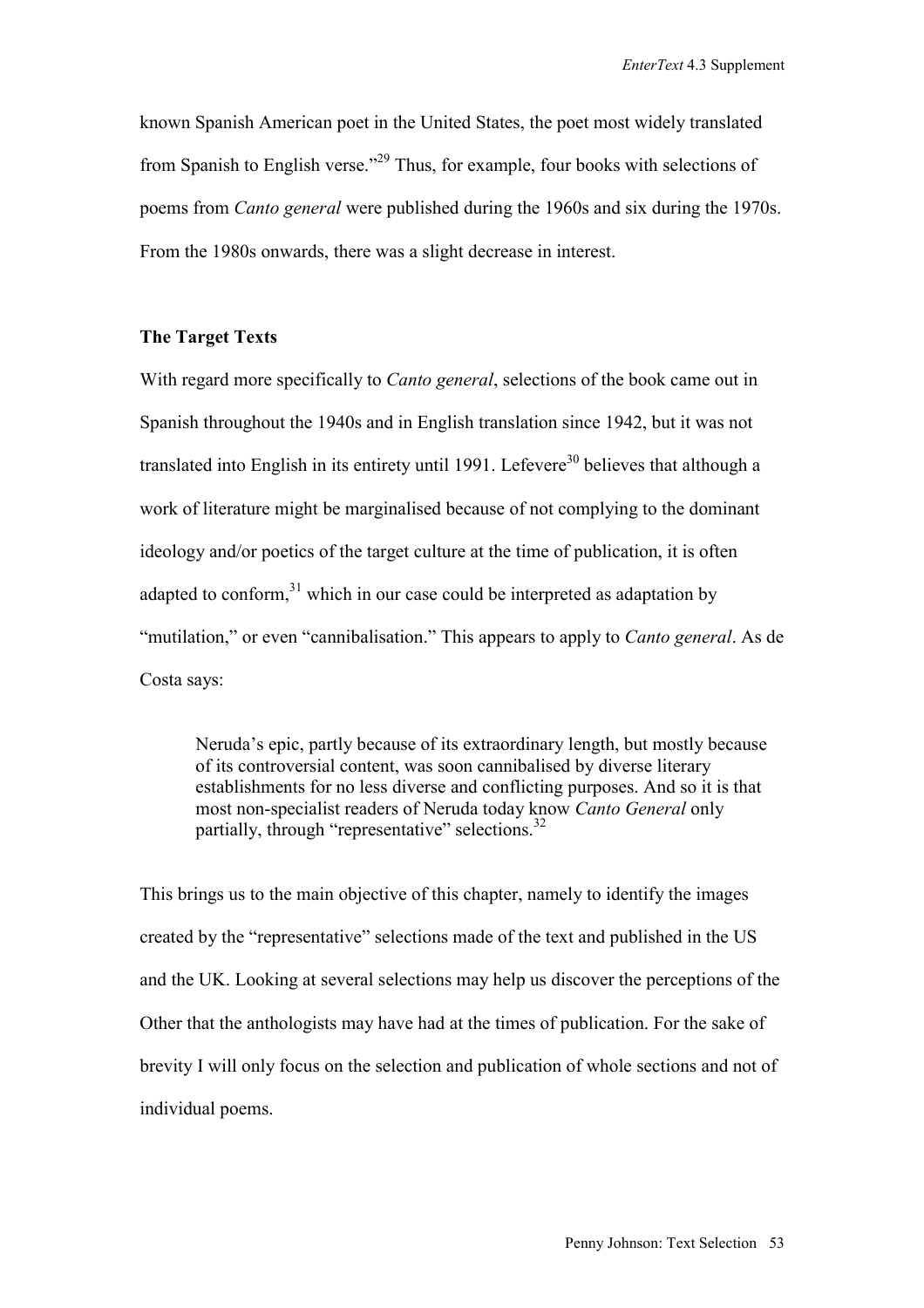Until 1991, of the fifteen sections of *Canto general*, only three were translated and published in their entirety: Section II, *Alturas de Macchu Picchu*, 33 Section VIII, *La tierra se llama Juan34* and Section IX, *Que despierte el leñador*. 35 Section II, *Alturas de Macchu Picchu*, was translated and published nine different times by nine different translators. Two of these translations were published practically simultaneously on both sides of the Atlantic, namely, Waldeen's translation published in 1950 both in New York and London, and Nathaniel Tarn's translation published in London in 1966 and in New York in 1967. The rest of the translations of Section II were only published in the US. Section VIII, *La tierra se llama Juan* was translated and published in the US only once, by a small press, and Section IX, *Que despierte el leñador* was translated by one translator but was published both in New York and London in 1950 and reprinted in London in 1988.

Looking at the selections made, the first two questions that come to mind are why Section II has been selected so many times and why other sections have not been selected at all. One of the reasons may have to do with the subject matter of Section II, that is, Macchu Picchu, an Inca citadel discovered almost intact in Peru in 1911 by Hiram Bingham. There is much critical interest in Section II, *Alturas de Macchu Picchu*,<sup>36</sup> which parallels the enthusiasm of translators, particularly in the Anglophone world. According to Santí this may be due to the fact that since it was first published in 1946,

a time when a climate of cultural nationalism ruled Latin American intellectual circles, the poem has easily become the poetic representation of these issues. Indeed, the ascent to the "lost city of the Incas" … is often seen as an allegory of Latin America's recovery of its pre-Columbian origins and a coherent statement of the ideology of cultural identity.<sup>37</sup>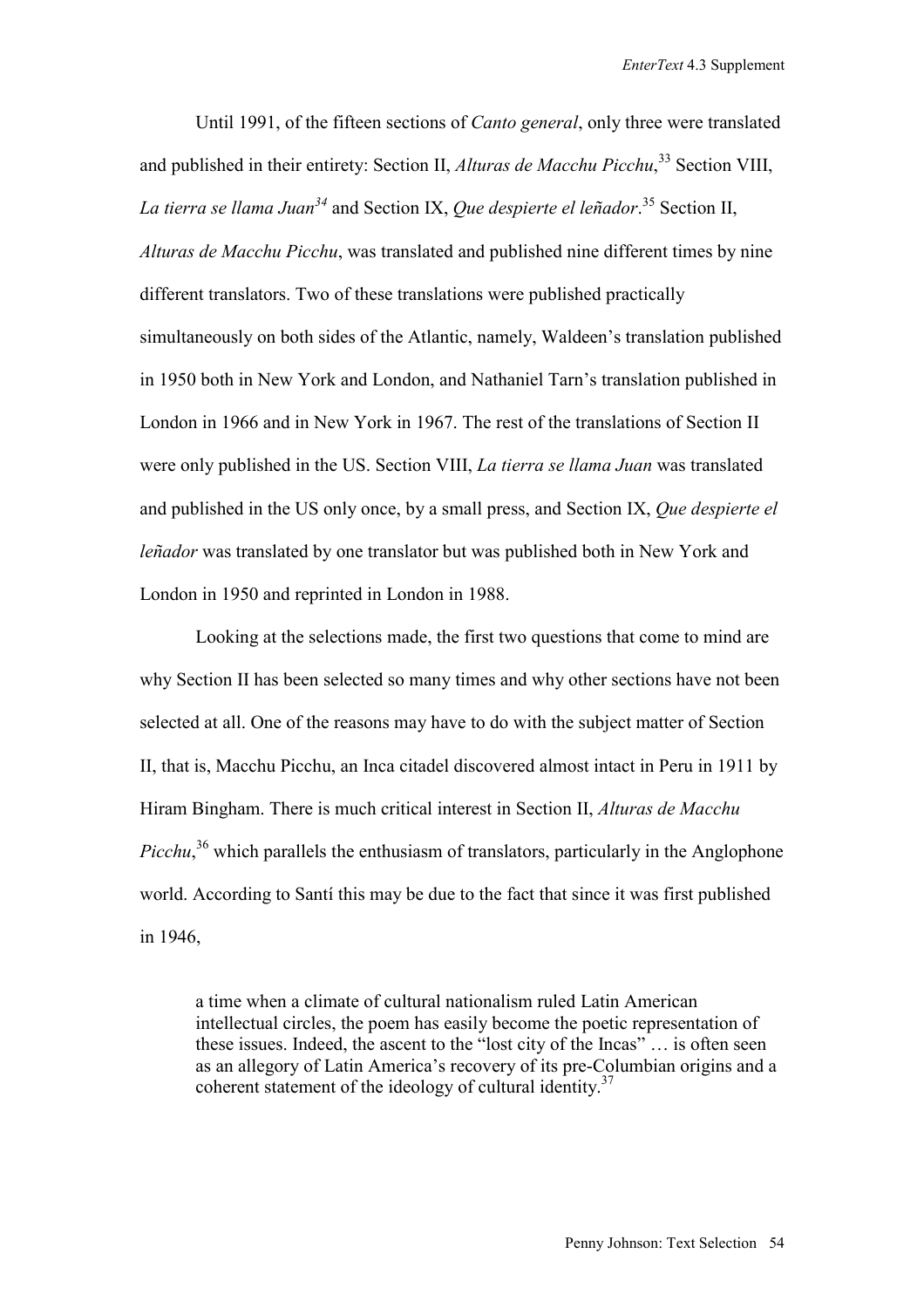However, there might be other reasons for the interest in this section on the part of the English translators. At least on the surface, *Alturas de Macchu Picchu* could be considered an apolitical view of Latin America. At the same time, the image of the Other created by the selection of Section II, is of a primitive and ancient culture which could easily be fitted into the "past" of the West, if we follow the teleological concept of history mentioned above. Even the title itself may produce an attractively exotic and mysterious image of the poem and, as a result, of its poet and its culture. If we look at the latest translation of Section II, published by Bulfinch in 2001, which is a beautiful combination of photographs and poetry, we find this mysterious and exotic image enlarged to a point that reading it almost becomes "a spiritual experience," as expressed by Isabel Allende in the prologue.<sup>38</sup> Whether this is a derogatory image of an underdeveloped culture or—as is more likely—a positive one of a romanticised, mystic culture, it would still comply with the stereotypes of the Other as seen by postcolonial scholars.39

Another issue mentioned by postcolonial scholars, particularly Jacquemond<sup>40</sup> and Sengupta, $41$  is how some authors may write for translation, in such a way as to conform to the target culture's stereotype, in order to increase the chances of being accepted. In our case this could be applied to text selection and could explain why Neruda himself chose Section II, *Alturas de Macchu Picchu*, as "representative" of his work and of his country, to be included in the anthology *The World's Best* edited by Whit Burnett in 1950. As mentioned previously, this book was one of the two exceptions to Neruda's marginalisation in the Anglophone world during the 1950s, together with the pamphlet *Let the Rail Splitter Awake and Other Poems*. One hundred and five authors from around the world were represented, having been selected by ballot, which was most extensive in the US where many of the selectors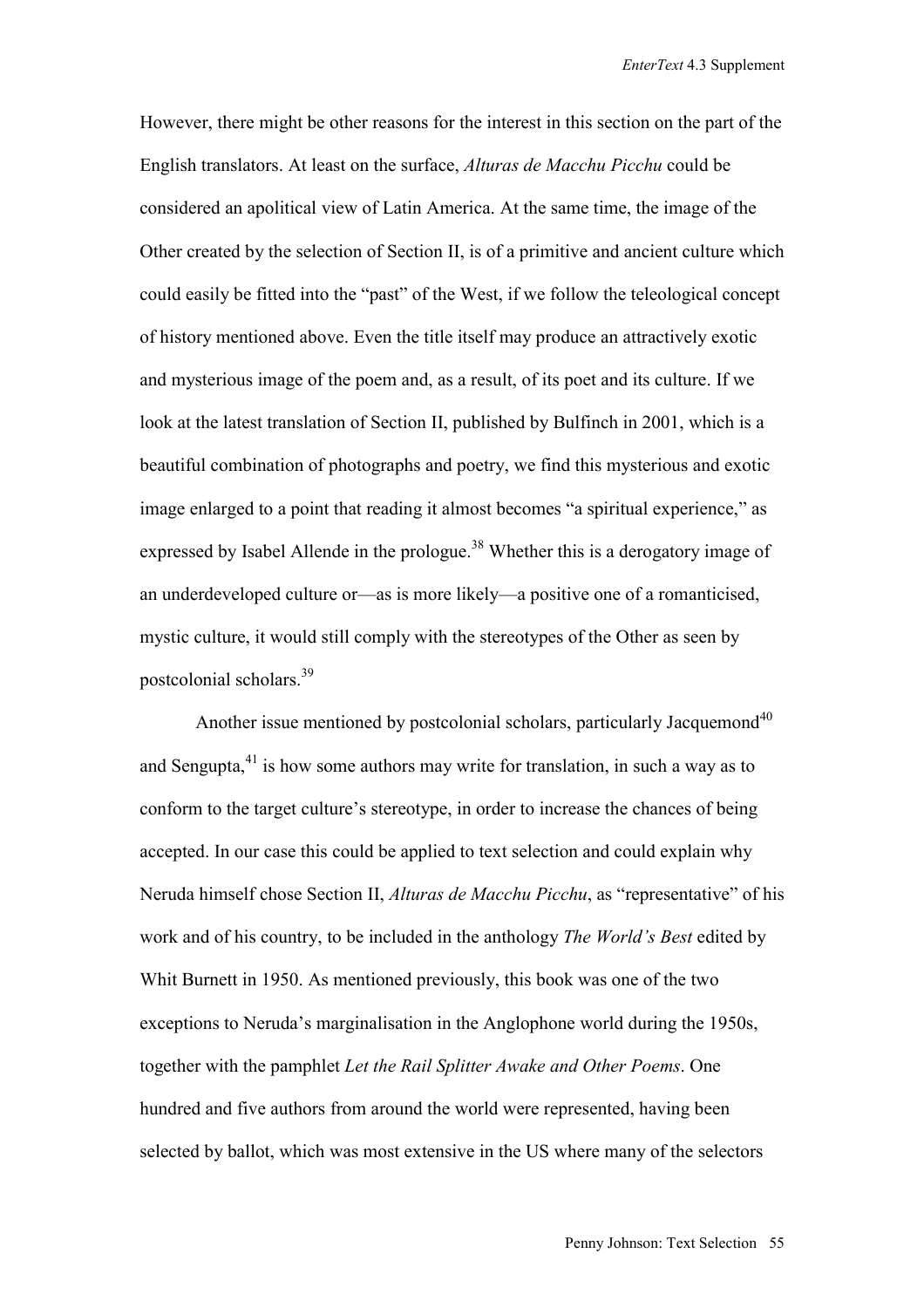only read English. Consequently the book is rather biased towards the Anglophone world (there were thirty-two authors from the US and twenty from the UK). South America came under one heading and only three authors were selected: one from Argentina and two from Chile, Neruda and Gabriela Mistral who had already received the Nobel Prize. Therefore, Neruda's chosen work was intended to be considered by the readers as "representative" of Latin America as a whole.

Thus we have the source text author, Neruda, selecting this section himself as representative of Latin America in an anthology of, allegedly, the best literature of the world. On the other hand, we have the anthologists of the target culture, choosing to convey a romanticised image of the source culture as a spiritual and exotic experience, possibly appealing to that faction of the counterculture which longed for the exotic and more primordial cultures. Since Section II of *Canto general* did not explicitly question either the social values or the foreign policies of the target culture, by selecting it the anthologists "domesticated" both *Canto general* and Neruda as a poet, to a certain extent, producing a representation of the Other which was acceptable to the values of the target culture and possibly conformed to their preconceived images and stereotypes of Latin America.<sup>42</sup>

The image of *Canto general* produced by the selection of Section II is far different from that created by the Marxist press Masses and Mainstream in 1950. This press, in addition to Section II, A*lturas de Macchu Picchu*, also selected Section IX, *Que despierte el leñador*, which is overtly anti-US, and a selection from Section V *La arena traicionada* which is also overtly political, thus choosing to create a more complex image of *Canto general* and of its author, by placing the exotic and mysterious image of Macchu Picchu side by side with that of a socially committed writer who wanted to send his political message to the world. If we take into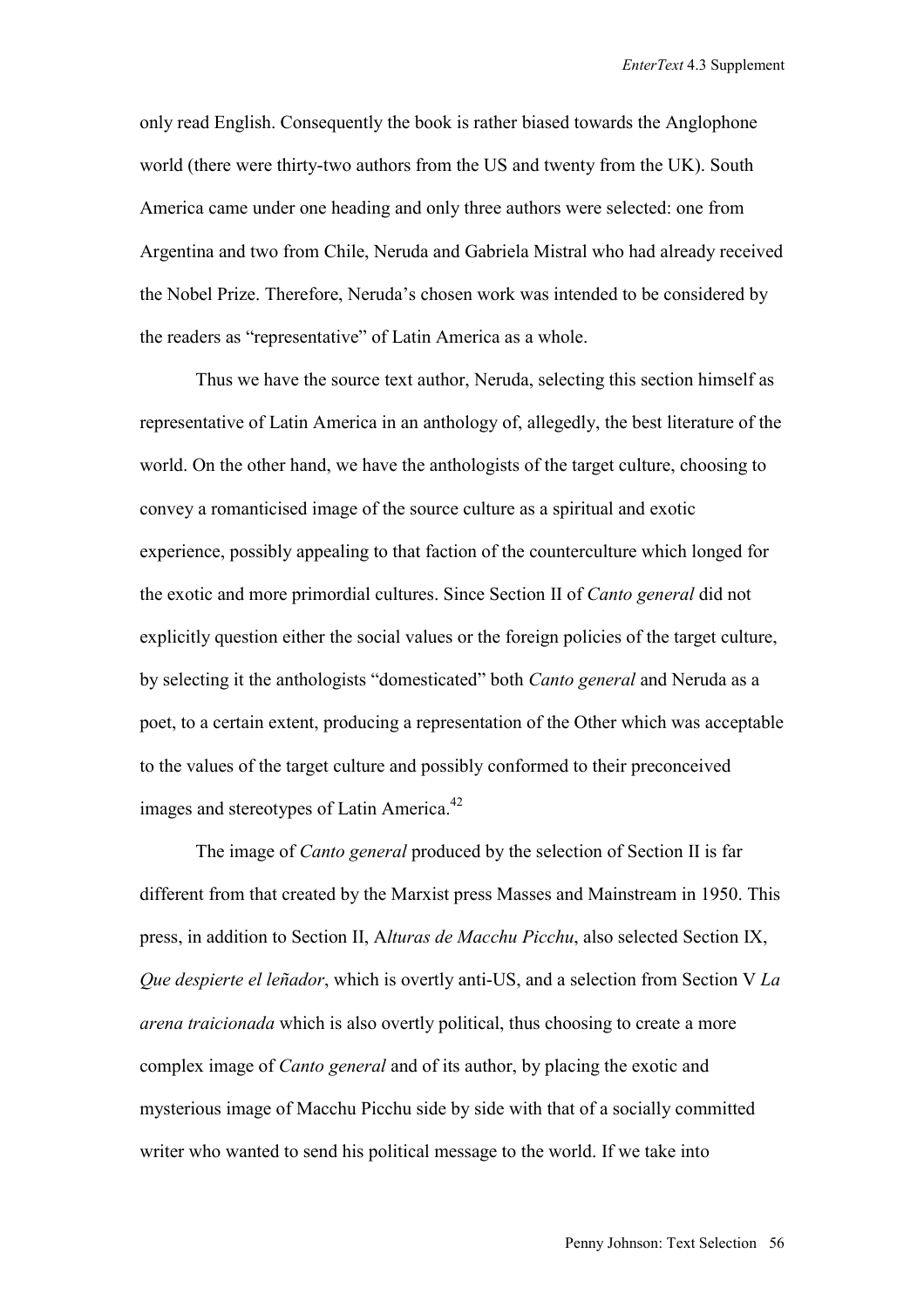consideration that this anthology was published in 1950, during the McCarthy years, and that Neruda was likely to have been branded as subversive because he was a communist, then, by the simple fact of selecting him to be translated, the anthologists were making a strong statement against the current establishment of the target culture. Thus both images would be attractive to the whole spectrum of the counterculture movement described above: from the Marxists to the mystics.

Another important issue, regarding the selection of Section IX, *Que despierte el leñador*, is the fact that throughout the whole section we find the presence of English words, sentences and cultural allusions referring to the US and the UK. Thus, within the source text, an image of the target culture has been constructed through the eyes of the Other. Brett has pointed out that museums tend not to select as exhibits representations of Westerners by indigenous people.43 This could be applied to text selection for translation, particularly from non-Western cultures into major languages such as English. In our case it could offer an explanation for why Section IX, which contains an explicit representation of the target cultures (particularly of the US), was not chosen for translation as often as Section II.

Regarding section VIII, *La tierra se llama Juan*, there is a shift of perspective and the main narrator lets other characters of the story speak for themselves. The effect of this is the presence of several voices with different styles, which makes the translator's task more challenging. It has been said that this section is the song of the people "par excellence," since it takes on the point of view of the exploited workers.<sup>44</sup> Neruda, thus, is "loyal" to Marxism in this section since he considers the working class as "the true important force in a society."45 The selection of this section for translation may then produce again an image of a socially committed poet. Nevertheless, since it was only published once in the US by a small press (Chango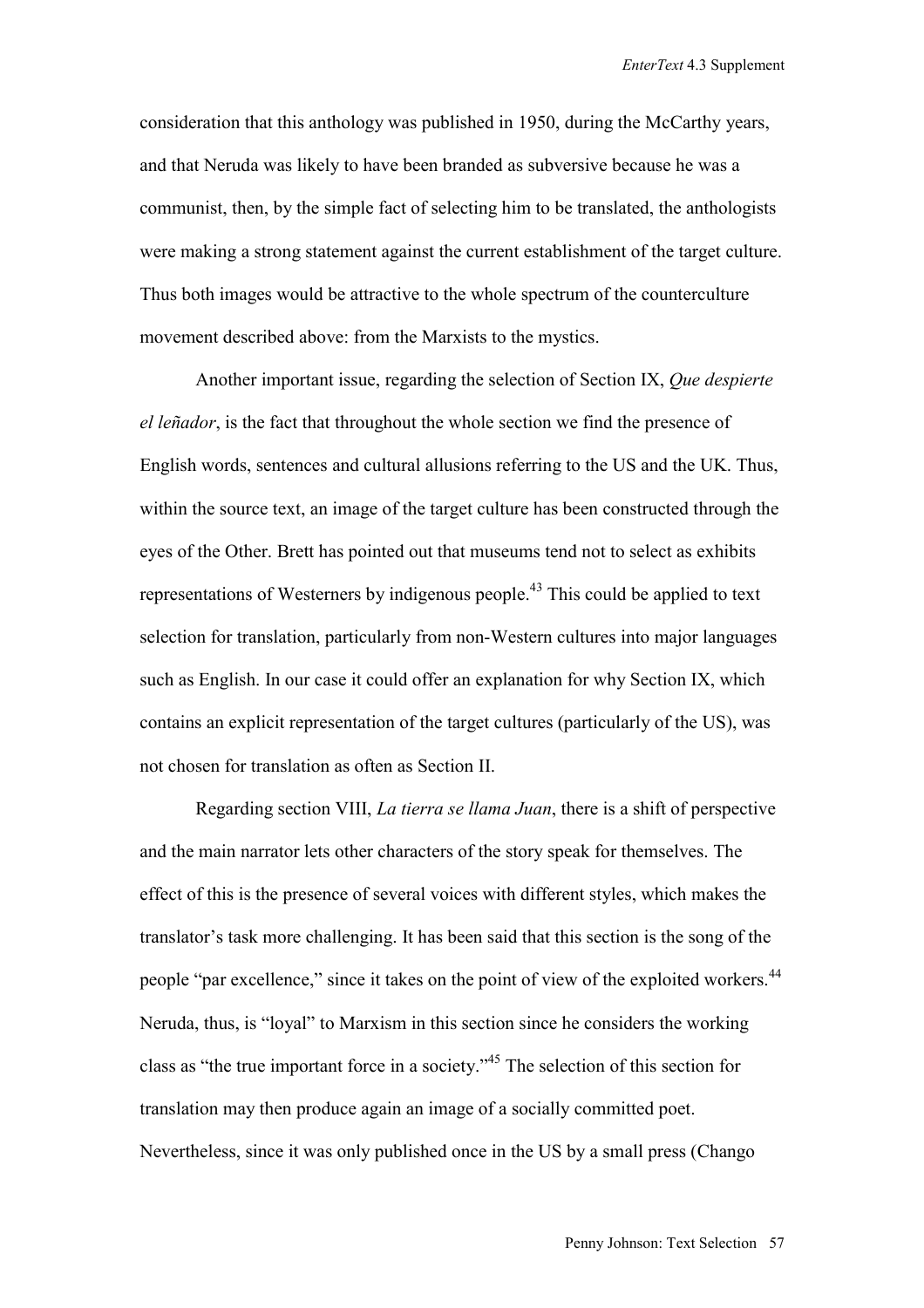Press) in 1977, the effect that this image had on the target culture perception of the Other is likely to have been marginal. Furthermore, in 1977, the year in which this translation was published, Neruda was already an established author in the target culture<sup>46</sup> and the Marxist faction of the counterculture was less strong than in 1950.

### **Conclusion**

In the above discussion we have first seen how Neruda was, to a certain extent, marginalised in the Anglophone world during the 1950s. Published in Spanish in 1950, *Canto general* as a whole did not appear in English translation until more than forty years later, possibly due to its ideological content, style and Neruda's reputation as "subversive" of the dominant ideology of the time. Nevertheless, selections of the book did appear in English during those forty years and continue to appear at present.

We have also identified two major images that have emerged from the sections of *Canto general* selected to be translated, namely, a socially committed image and an exotic, mysterious and primitive image. Both of these images appeared together in 1950 in the pamphlet *Let the Rail Splitter Awake and Other Poems*. In this publication Section II, *Alturas de Macchu Picchu* and Section IX, *Que despierte el leñador* appear side by side, thus creating a complex, though still incomplete, image of the source text and its author. The socially committed image of the poet Neruda also emerged when Section VIII, *La tierra se llama Juan*, was selected, although to minimal effect.

By looking at the selections of *Canto general* which were translated and published in English, we could say that the prevailing image is that which emerges from the selection of Section II, that is, the exotic and mysterious image. This is the image chosen by Neruda himself in 1950 as "representative" of his work and of his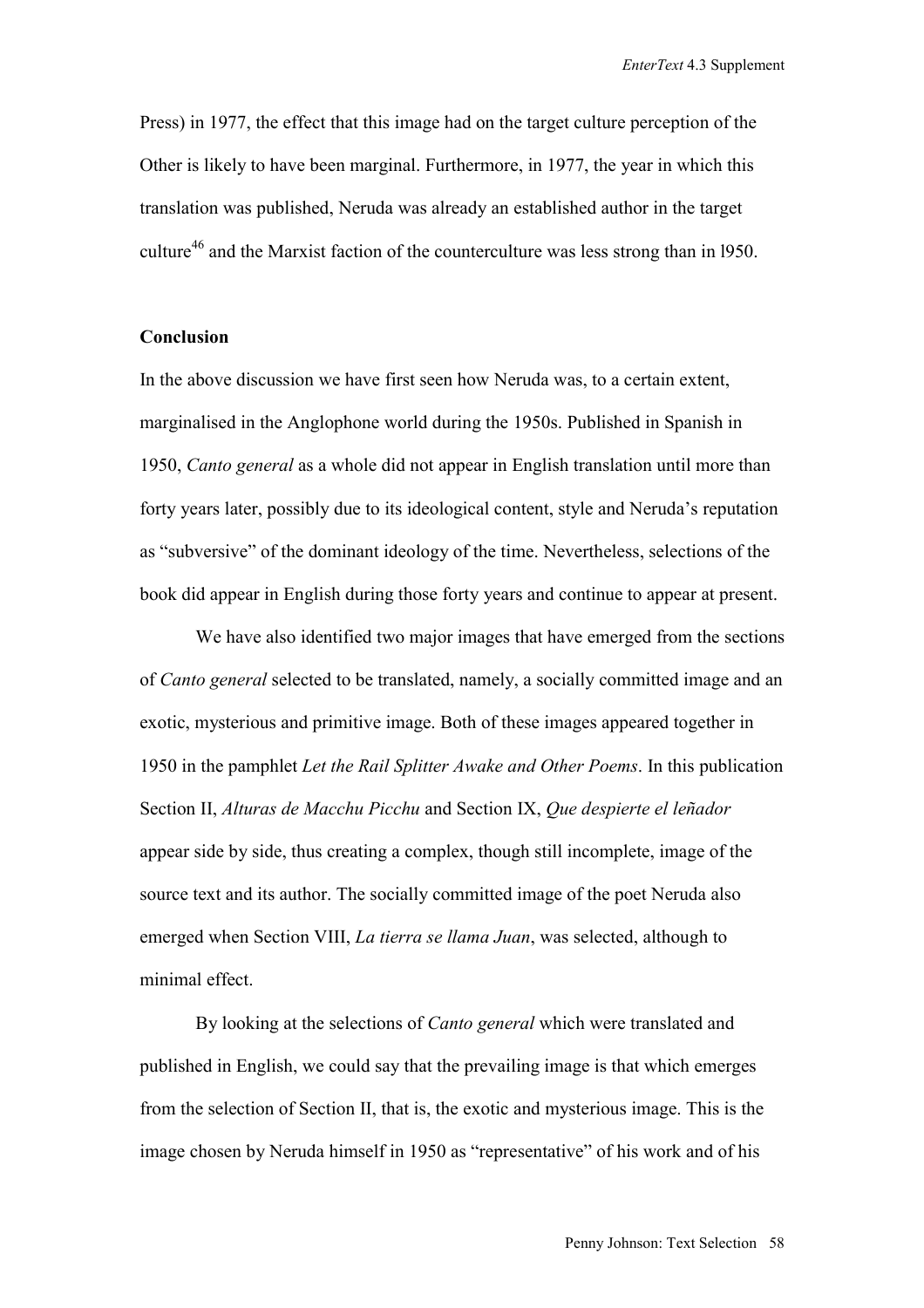country, which would appeal to a greater spectrum of readers within the target cultures. However, this image would not be a fair representation of the source text because it was the result of a manipulation or adaptation by selection to conform with the stereotypes already present in the target cultures and because underlying this image is a teleological concept of history which justifies an idea of the West as being superior to non-Western cultures.

Thus we may conclude that the professional readers involved in the process of translating *Canto general* into English are likely to have been affected by ideological factors in their decisions. In other words, some anthologists appear to have chosen to go against the dominant ideology of the time by selecting sections of the book which would result in an image which was threatening to the target culture, in so far as the values and foreign policies of that culture were questioned (by selecting Section IX, *Que despierte el leñador*). On the other hand, more professional readers appear to have decided to comply with the dominant ideology of the time and carry out a selection, which resulted in an image which conformed to pre-existing stereotypes in the target culture (by selecting Section II, *Alturas de Macchu Picchu*). There have also, almost certainly, been commercial factors involved in the process of selection since, by confirming the preconceived images of the source culture and not questioning the values of the target culture, the chances of publication and commercial viability are increased.47

**Notes** 

<sup>&</sup>lt;sup>1</sup> Michaela Wolf, "Culture as Translation—and Beyond: Ethnographic Models of Representation in Translation Studies," in Theo Hermans, ed., *Crosscultural Transgressions: Research Models in Translation Studies II: Historical and Ideological Issues* (Manchester: St Jerome, 2002), 188.

<sup>&</sup>lt;sup>2</sup> Esperanza Figueroa, "Pablo Neruda en Inglés" (*Revista Iberoamericana* 39, 1982-83), 319.<br><sup>3</sup> André Lofouere, *Translation and the Manipulation of the Literary Eame* (London: Boutledge

<sup>&</sup>lt;sup>3</sup> André Lefevere, *Translation and the Manipulation of the Literary Fame* (London: Routledge, 1992), 5.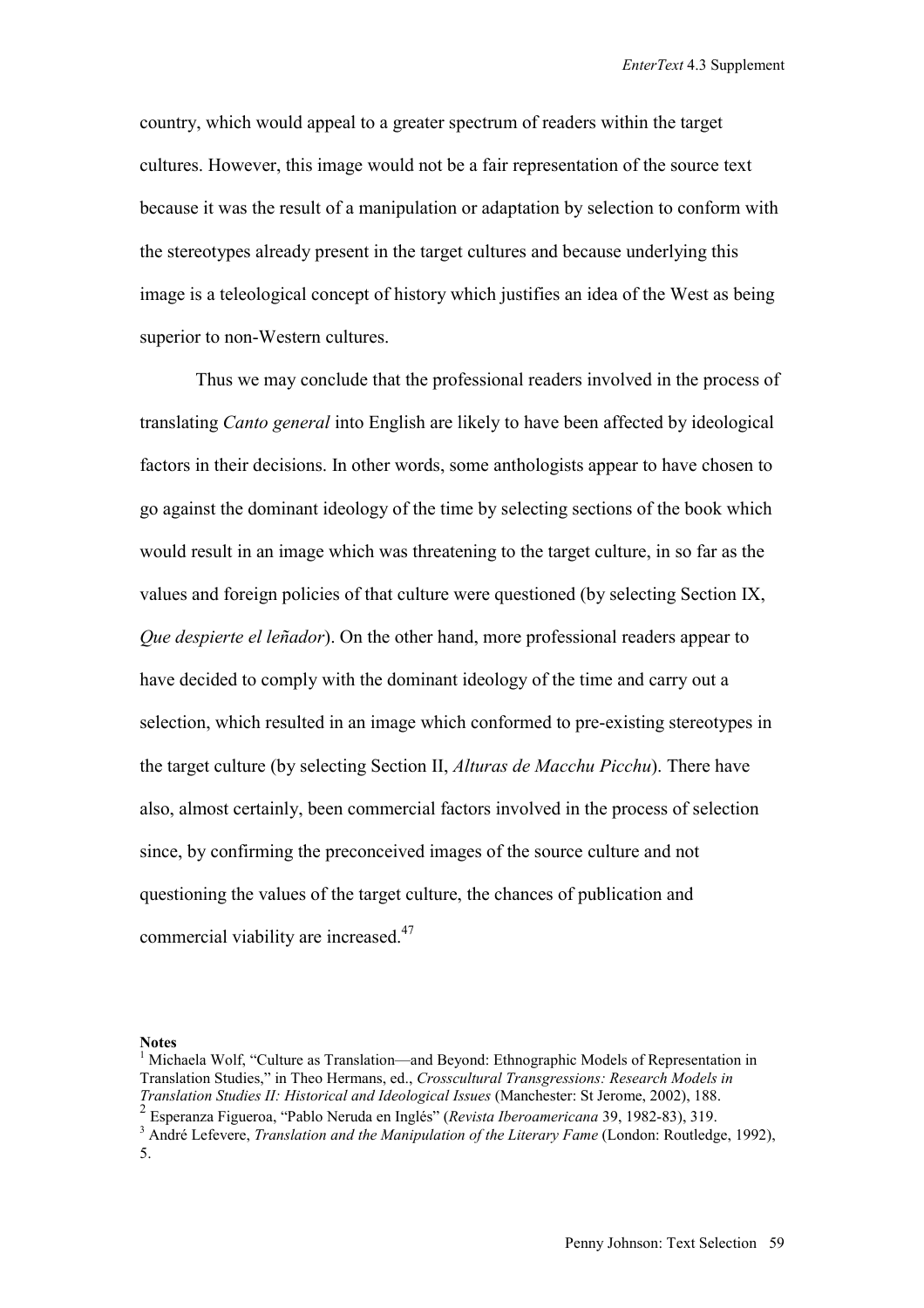4 Edward W. Said, *Orientalism: Western Conceptions of the Orient* (London: Penguin, 1978); James Clifford, "Introduction," in James Clifford and George E. Marcus, eds., *Writing Culture: The Poetics and Politics of Ethnography* (Berkeley: University of California Press, 1986); Tejaswini Niranjana, *Siting Translation: History, Post-Structuralism and the Colonial Context* (Berkeley: University of California Press, 1992); Anuradha Dingwaney, "Introduction: Translating 'Third World' Cultures," in Anuradha Dingwaney and Carol Maier, eds., *Between Languages and Cultures: Translation and* 

*Cross-Cultural Texts* (Pittsburgh: University of Pittsburg Press, 1995); Mahasweta Sengupta, "Translation as Manipulation: The Power of Images and the Images of Power," in Anuradha Dingwaney and Carol Maier, eds.; Frederick B. Pike, *The United States and Latin America: Myths and Stereotypes of Civilization and Nature* (Austin: University of Texas Press, 1998); Wolf, 180-181.  $<sup>5</sup>$  Said, 5.</sup>

6 Pike, 44.

7 Douglas Robinson, *Translation and Empire: Postcolonial Theories Explained* (Manchester: St. Jerome, 1997), 42.

8 See Niranjana, 2,3; Susan Hiller, "Introduction," in Susan Hiller, ed., *The Myth of Primitivism: Perspectives on Art* (London: Routledge, 1991), 87; Homi K. Bhabha, *The Location of Culture* (London: Routledge, 1994), 70, 222, 246.

Guy Brett, "Unofficial Versions," in Susan Hiller, ed., 114.

 $10^{10}$  Pike, 342.

 $11$  Niranjana, 3.

 $12$  Robinson, 18.

13 See Niranjana, 3; Bhabha, 196-197; Edwin Gentzler, *Contemporary Translation Theories* (Clevedon: Multilingual Matters, 2001, Second Revised Edition), 177.

<sup>14</sup> Daniel Miller, "Primitive Art and the Necessity of Primitivism to Art," in Susan Hiller, ed., 65; Pike, 13.

<sup>15</sup> Miller, 69-70.

<sup>16</sup> Ovidio Carbonell, "The Exotic Space of Cultural Translation," in Román Álvarez and M. Carmen-<br>África Vidal, eds., *Translation, Power, Subversion* (Clevedon: Multilingual Matters, 1996), 84. <sup>17</sup> Christina Tiren, "Leonardo's 'Last Supper' in Fiji," in Susan Hiller, ed., 277.

18 Bhabha, 175.

 $19$  Hiller, 11; Miller, 58; Niranjana, 109.

<sup>20</sup> For the purpose of this study we will consider the concept of ideology to extend beyond the political spheres. Of all the definitions of the term, we will choose Hatim's: "A body of assumptions which reflect the beliefs of an individual, a group of individuals or an institution"—Basil Hatim, *Teaching and Researching Translation* (London: Longman, 2001), 230. Within these beliefs we may find the conscious or unconscious images or preconceptions of the source culture held by the individuals of the target culture.

<sup>21</sup> See Clifford; Niranjana; Richard Jacquemond, "Translation and Cultural Hegemony: The Case of French-Arabic Translation," in Lawrence Venuti, ed., *Rethinking Translation: Discourse, Subjectivity, Ideology* (London: Routledge, 1992); Bhabha; Sengupta; and Wolf. <sup>22</sup> These are all our literal glosses of the Spanish titles.

23 Pike, 43.

<sup>24</sup> John Felstiner, *Translating Neruda: The Way to Macchu Picchu* (Stanford: Stanford University Press, 1980), 6-7.

<sup>25</sup> Hatim, 64.

26 Karl Simms, "Introduction," in Karl Simms, ed., *Translating Sensitive Texts: Linguistic Aspects* (Amsterdam: Rodopi, 1997), 3.

 $^{27}$  André Lefevere, "Why Waste our Time on Rewrites? The Trouble with Interpretation and the Role of Rewriting in an Alternative Paradigm," in Theo Hermans, ed., *The Manipulation of Literature: Studies in Literary Translation* (London: Croom Helm, 1985), 237-238.<br><sup>28</sup> Jonathan Cohen, *Neruda in English: A Critical History of the Verse Translations and Their impact* 

*on American Poetry* (unpublished PhD dissertation, Stony Brook: State University of New York, 1980), 76-77.

29 Ibid., 120.

<sup>30</sup> Lefevere, "Why Waste our Time on Rewrites?" 226.

 $31$  Ibid.

 $32$  De Costa, 143.